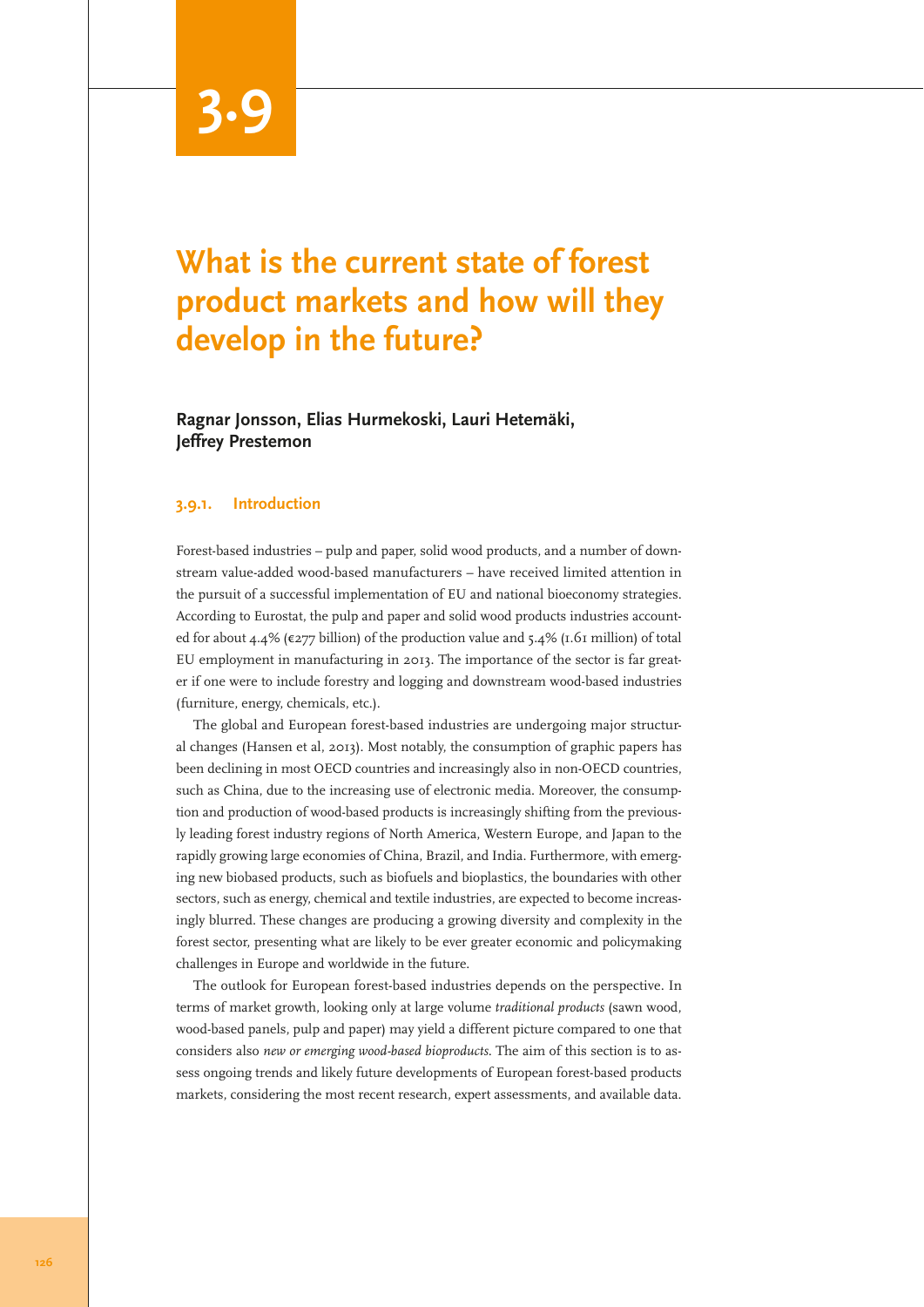## **3.9.2. Large volume forest-based products**

European forest-based industries have been facing major changes in the 2000s compared to the period 1960–2000, which was characterised by stable market growth for all large-volume forest products (Hetemäki and Hurmekoski, 2016). The trends from this century are likely to continue to shape the traditional forest-based industry over the next 10 to 15 years.

Economic globalisation has led to increased trade and a global market for wood-based products. Focal points of forest products manufacture have become progressively more spatially separated, with companies placing manufacturing plants at different geographic locations along the value chain from the forest to the consumer. Intensively managed forest plantations in the southern hemisphere are gradually replacing temperate and boreal forests as the predominant raw material resource for the manufacture of wood products, not least wood pulp, where production has increasingly been moved to Latin America. Furthermore, while demand for traditional forest-based products is growing quickly in China, India, and other developing countries – in line with their rapid growth in income – demographic and economic development is not supporting sustained growth in Europe. It should be noted that growth is higher in Eastern Europe than in Western Europe. Europe is a net exporter of most large volume forest-based products, and is expected to remain so in the medium term (UNECE/FAO, 2011).

The progress in digital information and communication technology (ICT) is having a negative impact on the demand for graphic paper (Pöyry, 2015). The decline of newsprint consumption started in the USA in the late 1980s, and the substitution impact of digital ICT has gradually spread to other graphics paper products and markets, including emerging economies such as China. Packaging and hygiene paper consumption, on the other hand, continues to increase in Europe and globally.

EU renewable energy targets continue to stimulate an increasing demand for energy wood, thereby also influencing the markets for many established forest-based products (Solberg et al, 2014). Bioenergy provides opportunities for new markets for forest and industrial residues and for post-consumer wood. Selling chips, sawdust, bark or pellets to energy firms provides income for the sawmill industry. Chemical pulp producers may also profit from growing bioenergy markets by producing bioenergy (heat, power, biofuels) as a side stream of the pulping process. On the other hand, particleboard and pulp and paper industries tend to suffer from the development of bioenergy markets, due to higher prices for wood raw material (Johnston et al, 2016; Jonsson and Rinaldi, 2017). This suggests a need for improved forest management to increase timber growth rates, advances in harvesting and technical efficiencies in manufacture, and acceleration in cascaded uses of woody biomass to avoid further crowding out of material uses by energy uses. There is still considerable uncertainty related to future EU climate and energy policies, though. A crucial consideration is to what extent, and in which form, the support for wood-based energy will continue. Moreover, there is uncertainty as to the extent and timing in the emergence of economically feasible alternative renewable energy technologies.

All in all, there are signs that economic development and demand for traditional, large-volume wood products in Europe has become decoupled from GDP growth, as is apparent from Fig. 15. The decoupling results from declining graphic paper markets due to digital ITC and stagnating solid wood products market as a consequence of demographic developments, while the climate and energy policy environment is favouring the use of wood fuels.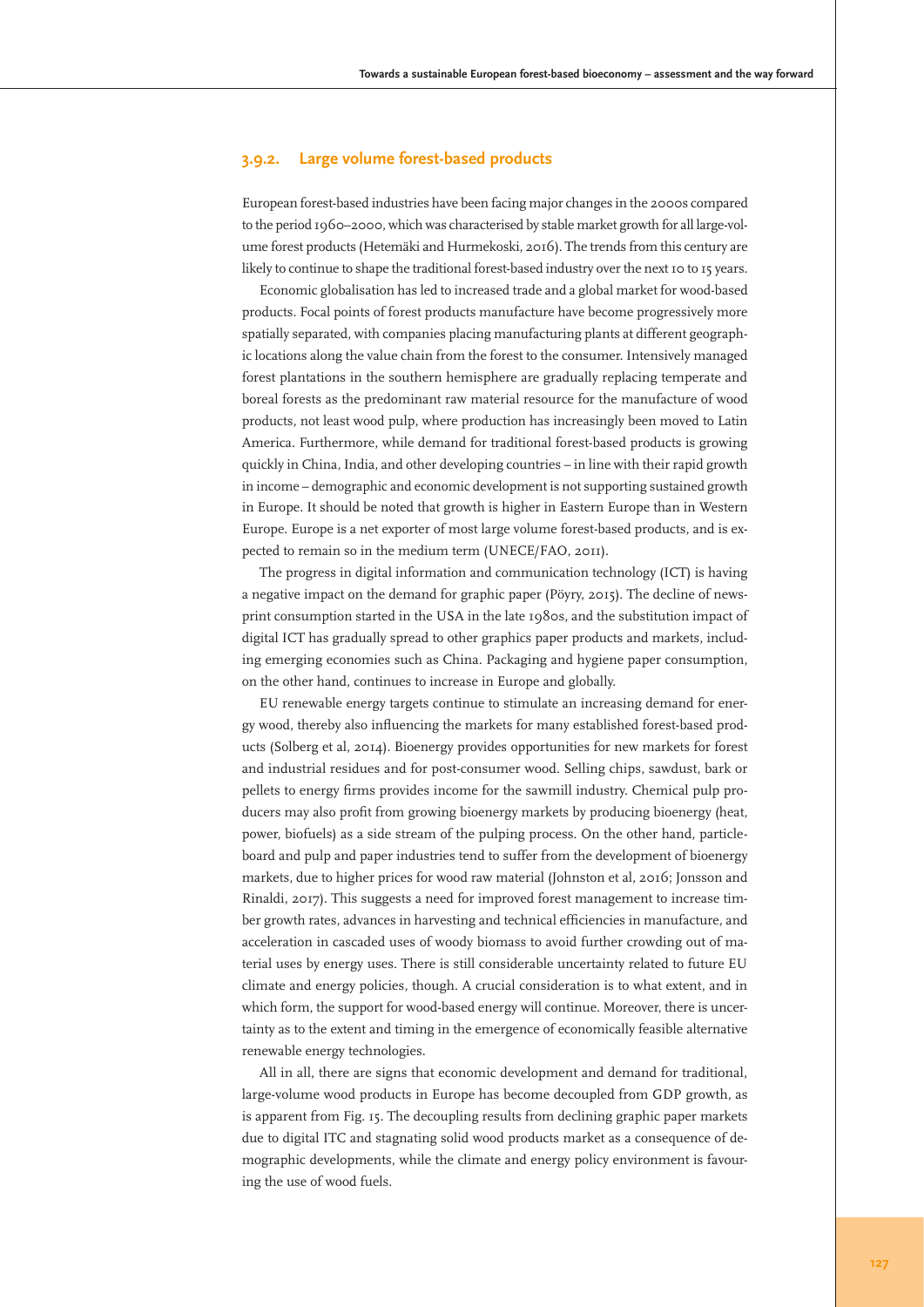

**Figure 15.** Consumption per capita of forest-based products and GDP growth in Europe (excluding Russia) (Data: FAOSTAT, World Bank).

### **3.9.3. New forest-based products**

The concept of "new forest products" or "innovative bioproducts" has been increasingly on the policy and industry agenda in the 2000s (Philippidis et al, 2016; Cowie et al, 2014). There are two reasons for this. Firstly, there is a clear desire by policymakers and others to reduce the fossil fuel dependency of the global economy. Secondly, the forest industries seek to diversify their businesses, due to stagnant or declining markets for a number of traditional products. As there is no established definition for new products, it is useful to distinguish the following categories:

- 1. Old products with newly increasing demand due to changes in the operating environment. For example, dissolving pulp for the textile industry due to the need to find substitutes for cotton, as its production competes for land with food and feed production and consumes scarce water resources for irrigation.
- 2. Old products with incremental improvements, such as lighter weight or lower production costs. For example, paper and packaging coatings and fillers based on nanocellulose.
- 3. Novel products or products with radical improvements. For example, the use of nanoscale organic matter in electronics.

In the future, the relative importance of new products can be expected to grow further. It is conceivable that, beyond 2030, there will be a large number of product categories, none of which dominates the sector to the extent that paper and wood products did in the past century, particularly in terms of value (see Figure 16). However, currently it seems that there will be only a few individual product groups whose annual production volume in the EU will exceed one million metric tons or a million cubic meters per year by 2030, such as biofuels, dissolving pulp (for textiles, etc.), and engineered wood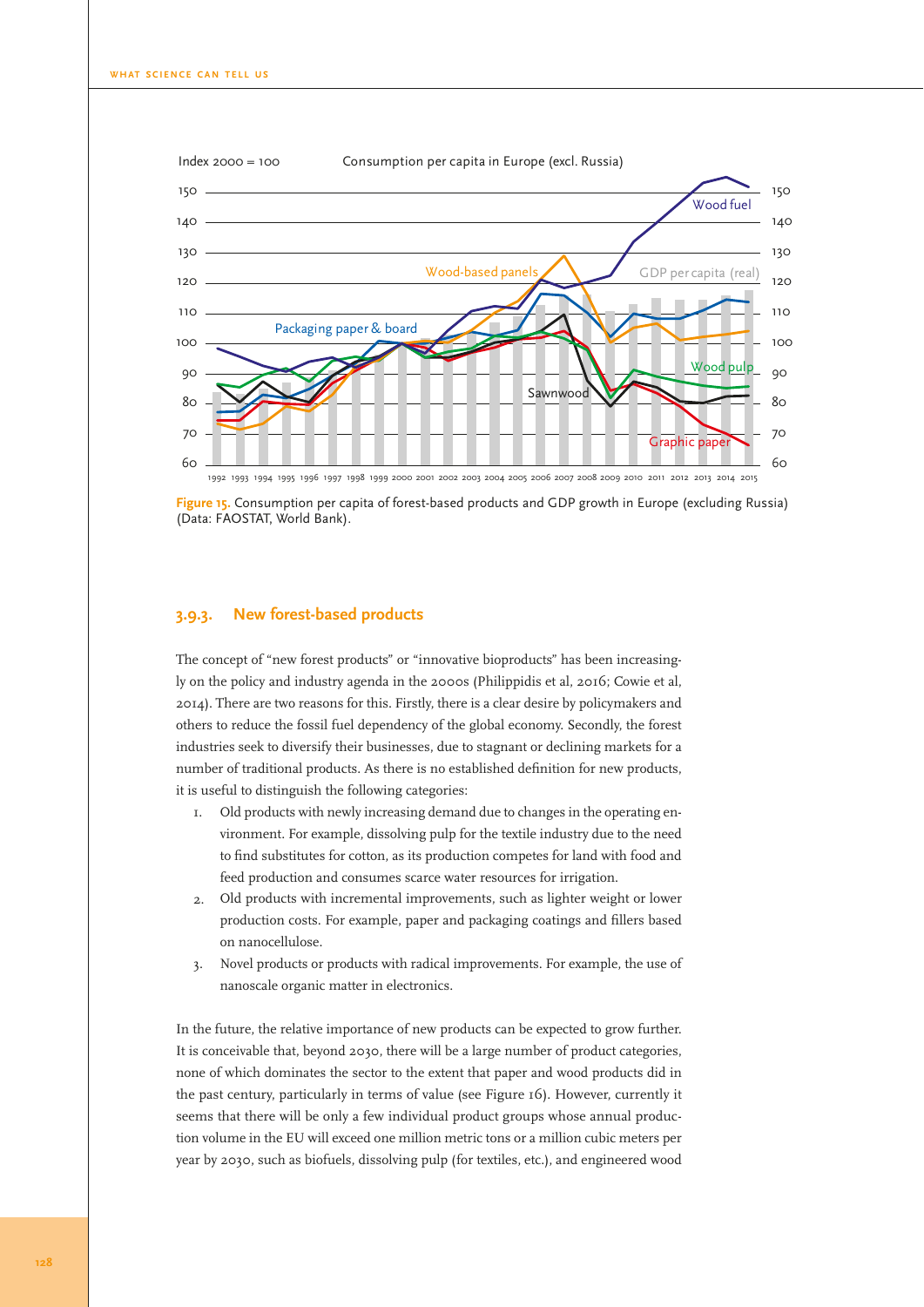- Medical, environmental, and industrial sensors
- Water and air filtration
- Cosmetics
- Organic LEDs
- Flexible electronics
- Photovoltaics
- Recyclable electronics
- Battery membranes

### HIGH VALUE

- Insulation
	- Aerospace structure & interiors
	- Aerogels
- Food & feed additives
	- Paints and coatings
- Textiles
- Biofuels (crude oil, diesel, ethanol, jet fuel) • Construction elements
- Cement additives or reinforcement fibers
- Automotive body & interior
- Packaging & paper coatings
- Paper & packaging filler
- Plastic packaging

#### HIGH VOLUME

- Intelligent packaging • Hygiene and absorbent products
	-



products (notably cross laminated timber). This would be in the face of around 105 Mm<sup>3</sup> sawn wood production and 37 Mt of pulp production in the EU in 2015.

The long-term outlook for other product categories appears more uncertain at the moment. For example, there is no policy pull for bioplastics like that experienced in biofuels, which is why the production of biofuels is expected to reach seven million metric tons in the EU by 2020, compared to less than one million metric tons of bioplastics (Pöyry, 2016). The majority of these volumes are based on agricultural feedstock, yet wood-based feedstock can be significant in regions with a high dependency on forest industry. Yet, the increasing political commitment for a circular economy (European Commission, 2015), and the problems caused by plastic waste (e.g. ocean pollution), may change this trend in the coming decades.

Although small in terms of volume, the new products are often expected to provide high value. The secondary wood products sector (joinery and carpentry, prefabricated wooden buildings, etc.) already exceeds the sawmilling sector in terms of production value in the EU, despite an estimated 10 times lower production volume. If forest biomass-based production was to capture only 1% market share of the global fuels and plastics markets, it would create new turnover of €40 billion for the forest-based sector (Pöyry, 2016). However, very little independent research exists to judge the likelihood or possible impacts of such developments, partly because data on the emerging products are elusive. Nonetheless, the unit value of biofuels or bioplastics is not necessarily high, compared to some of the established forest products, such as sanitary papers.

The interdependencies between forest product markets may play an even stronger role in the future, as the residues from the production of intermediate wood products (most notably sawn wood and pulp) account for a significant source of raw material for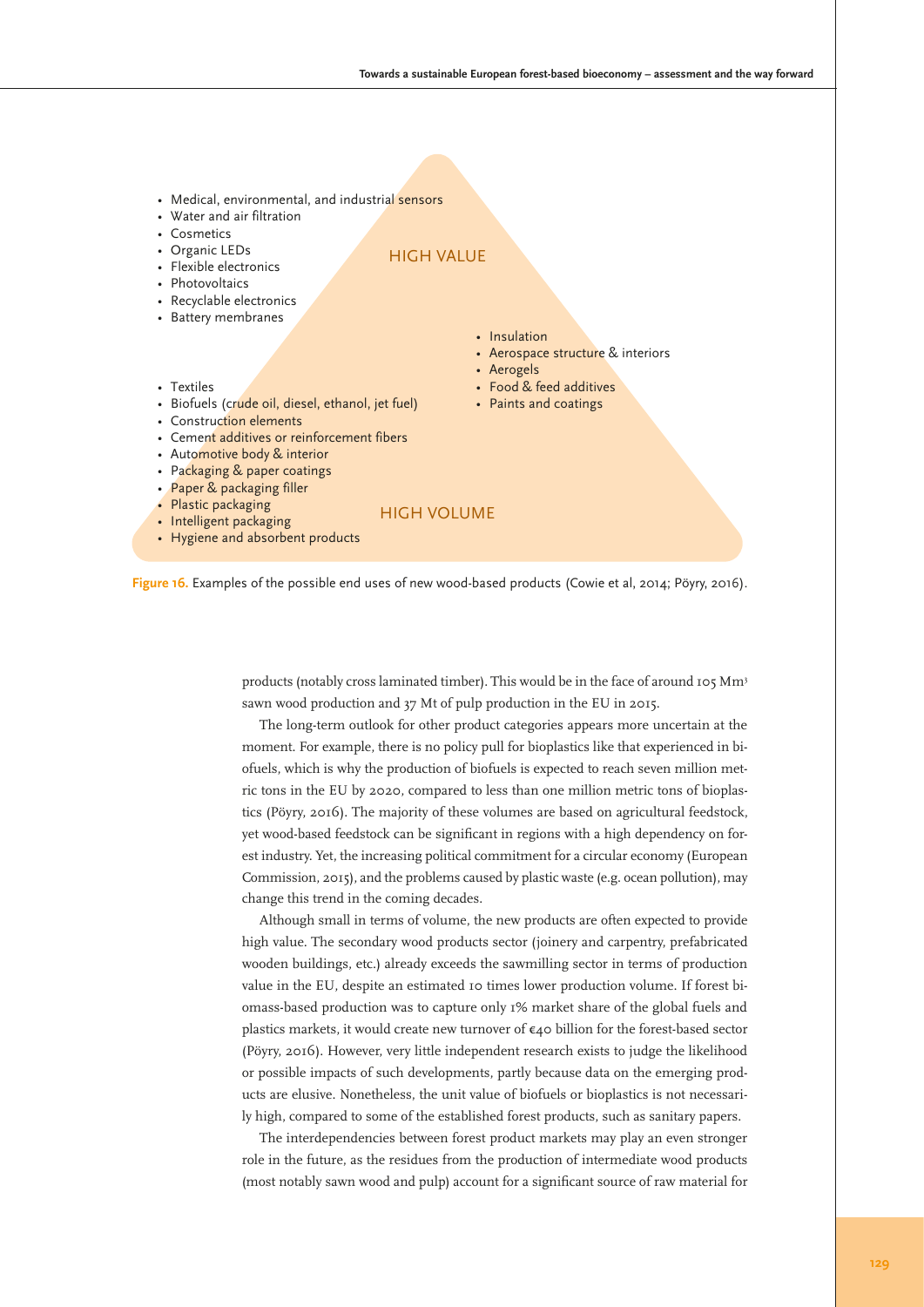the production of energy, wood-based panels, and chemicals that can substitute for oilbased products. For example, the global forest industry produces annually 50 million metric tons of lignin. In the absence of other uses, lignin is typically used directly for energy production; however, in the future it could be used for a various assortment of fuels, platform chemicals and plastics (Pöyry, 2016). The profits from current products may provide the funding for investments in new products, or the new products will help to sustain the production of established products, through improved utilisation of sidestreams. For example, the profitability of sawn wood production is to some extent dependent on the ability to sell mill residues for energy production or wood-based panel manufacture. Furthermore, with shrinking demand for electricity in some regions, due to declining energy-intensive industrial activity and increasing energy-efficiency, investments in further processing of by-products into higher value-added products may guarantee the continued operation of sawmills.

The interdependencies may also pose challenges, such as in the case of increasing pulp production capacity in Finland and Sweden. Due to integrated pulpwood and log procurement – i.e. the important role of sawmills as suppliers of chips for pulping – the investments in pulp capacity also necessitate a major increase in sawmilling, yet the demand for sawn wood may not grow at the same pace as the demand for market pulp.

#### **Take home messages:**

- On a global level, continued growth in the production and consumption of forest-based products – with the exception of graphics paper that competes with electronic ICT – is expected. However, in the EU, sawn wood, pulp and paper markets are likely to experience stagnation until 2030, because of unfavourable demographic developments, slow economic growth, increasing global competition, and a number of market-specific drivers, notably progress in digital ICT.
- The outlook for the forest-based products sector in the EU contrasts with 20th century experiences, when production and consumption of all forest-based products followed economic development and population growth. The changing situation is due not only to the long-lasting economic downturn, but also the result of numerous structural changes.
- Global trends, notably demographic developments and progress in electronic ICT, will likely continue for many decades. The outlook for major forest-based product markets outlined above thus provides a reasonable baseline for future developments of the sector. However, there are a number of uncertainties around future developments.
- A prominent uncertainty concerns the evolution of climate and energy policies, as they have been shown to exert a strong influence on forest-based products markets.
- Yet another uncertainty regards growth prospects of emerging forest-based products. Even though they may not turn out to be very important in terms of volume, they may provide significant economic value by 2030.
- Finally, the trend analysis outlined above does not consider potential game changers or wild cards, such as technological breakthroughs or, for example, the introduction of a strong support scheme for negative emissions.
- Given the importance of global forest products markets to the economy, employment and forests, and the changes taking place in the markets, the overall scale of independent, transparent academic market research is alarmingly low. There is also a need to better connect market developments to wider sustainability concerns.